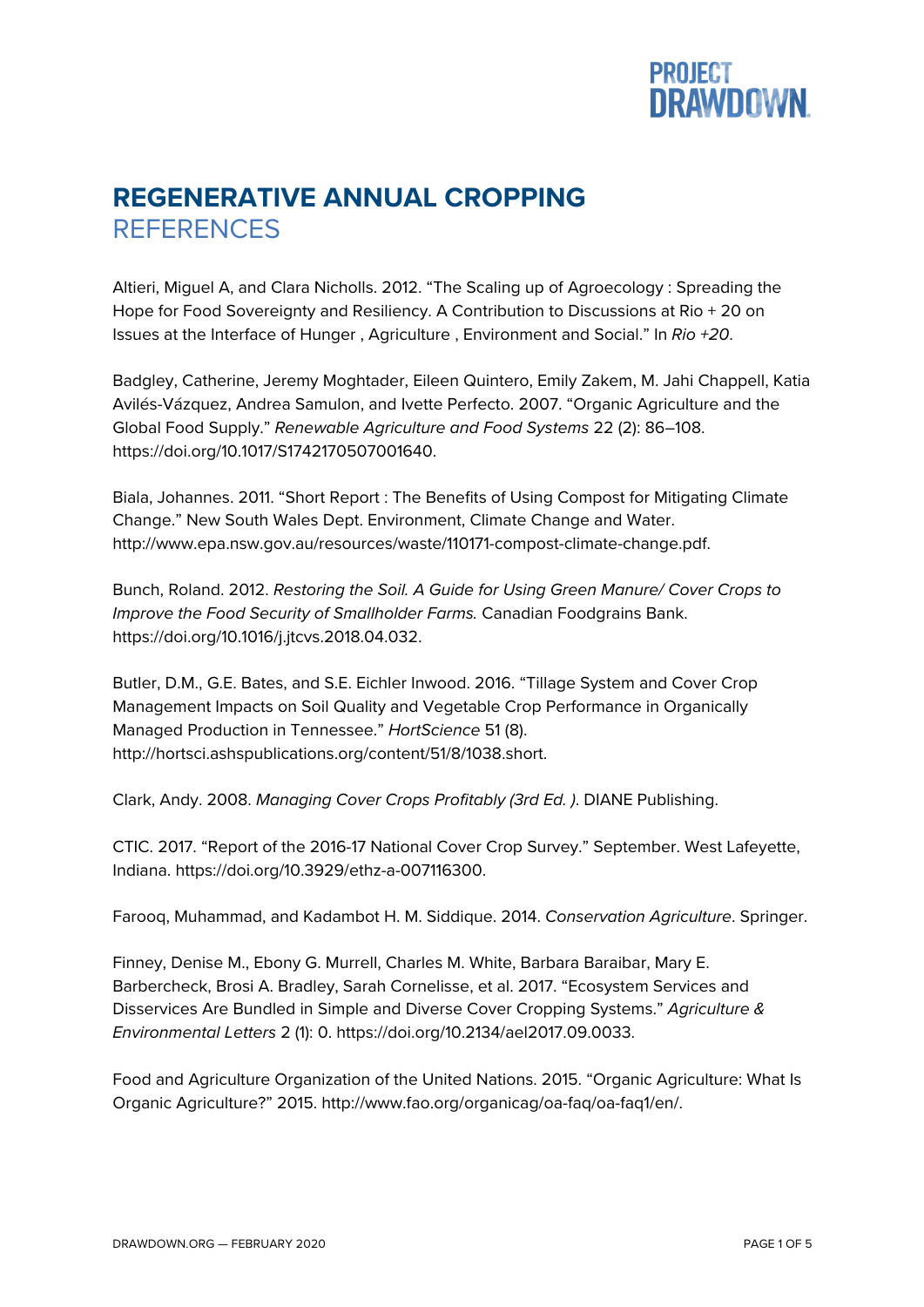Freibauer, Annette, Mark D. A Rounsevell, Pete Smith, and Jan Verhagen. 2004. "Carbon Sequestration in the Agricultural Soils of Europe." *Geoderma* 122 (1): 1–23. https://doi.org/10.1016/j.geoderma.2004.01.021.

Garrity, Dennis Philip, Festus K. Akinnifesi, Oluyede C. Ajayi, Sileshi G. Weldesemayat, Jeremias G. Mowo, Antoine Kalinganire, Mahamane Larwanou, and Jules Bayala. 2010. "Evergreen Agriculture: A Robust Approach to Sustainable Food Security in Africa." *Food Security* 2 (3): 197–214. https://doi.org/10.1007/s12571-010-0070-7.

Gliessman, Stephen R. 2014. *Agroecology : The Ecology of Sustainable Food Systems, Third Edition*. CRC Press. https://doi.org/10.1201/b17881.

Griscom, Bronson W., Justin Adams, Peter W. Ellis, Richard A. Houghton, Guy Lomax, Daniela A. Miteva, William H. Schlesinger, et al. 2017. "Natural Climate Solutions." *Proceedings of the National Academy of Sciences* 114 (44): 11645–50. https://doi.org/10.1073/pnas.1710465114.

Harvey, Celia A., Mario Chacon, Camila I. Donatti, Eva Garen, Lee Hannah, Angela Andrade, Lucio Bede, et al. 2014. "Climate-Smart Landscapes- Opportunities and Challenges for Integrating Adaptation and Mitigation in Tropical Agriculture." *Conservation Letters* 7 (2): 77– 90.

IFOAM, Organics International. 2016. "About Us | IFOAM." 2016. https://www.ifoam.bio/en/about-us.

IPCC. 2000. *Land Use, Land-Use Change, and Forestry: Summary for Policymakers : A Special Report of the Intergovernmental Panel on Climate Change*. Geneva: WMO (World Meteorological Organization) : UNEP (United Nations Environment Programme).

———. 2014. *Climate Change 2014 Mitigation of Climate Change: Working Group III Contribution to the Fifth Assessment Report of the Intergovernmental Panel on Climate Change*. Cambridge: Cambridge University Press. https://doi.org/10.1017/CBO9781107415416.

Kaye, Jason P., and Miguel Quemada. 2017. "Using Cover Crops to Mitigate and Adapt to Climate Change. A Review." *Agronomy for Sustainable Development* 37 (1). https://doi.org/10.1007/s13593-016-0410-x.

Khorramdel, Surur, Alireza Koocheki, Mehdi Nassiri Mahallati, Reza Khorasani, and Reza Ghorbani. 2013. "Evaluation of Carbon Sequestration Potential in Corn Fields with Different Management Systems." *Soil and Tillage Research* 133 (October): 25–31. https://doi.org/10.1016/j.still.2013.04.008.

Lal, R. 2014. "Abating Climate Change and Feeding the World Through Soil Carbon Sequestration." In *Soil as World Heritage*, edited by David Dent, 443–57. Dordrecht: Springer Netherlands. https://doi.org/10.1007/978-94-007-6187-2\_47.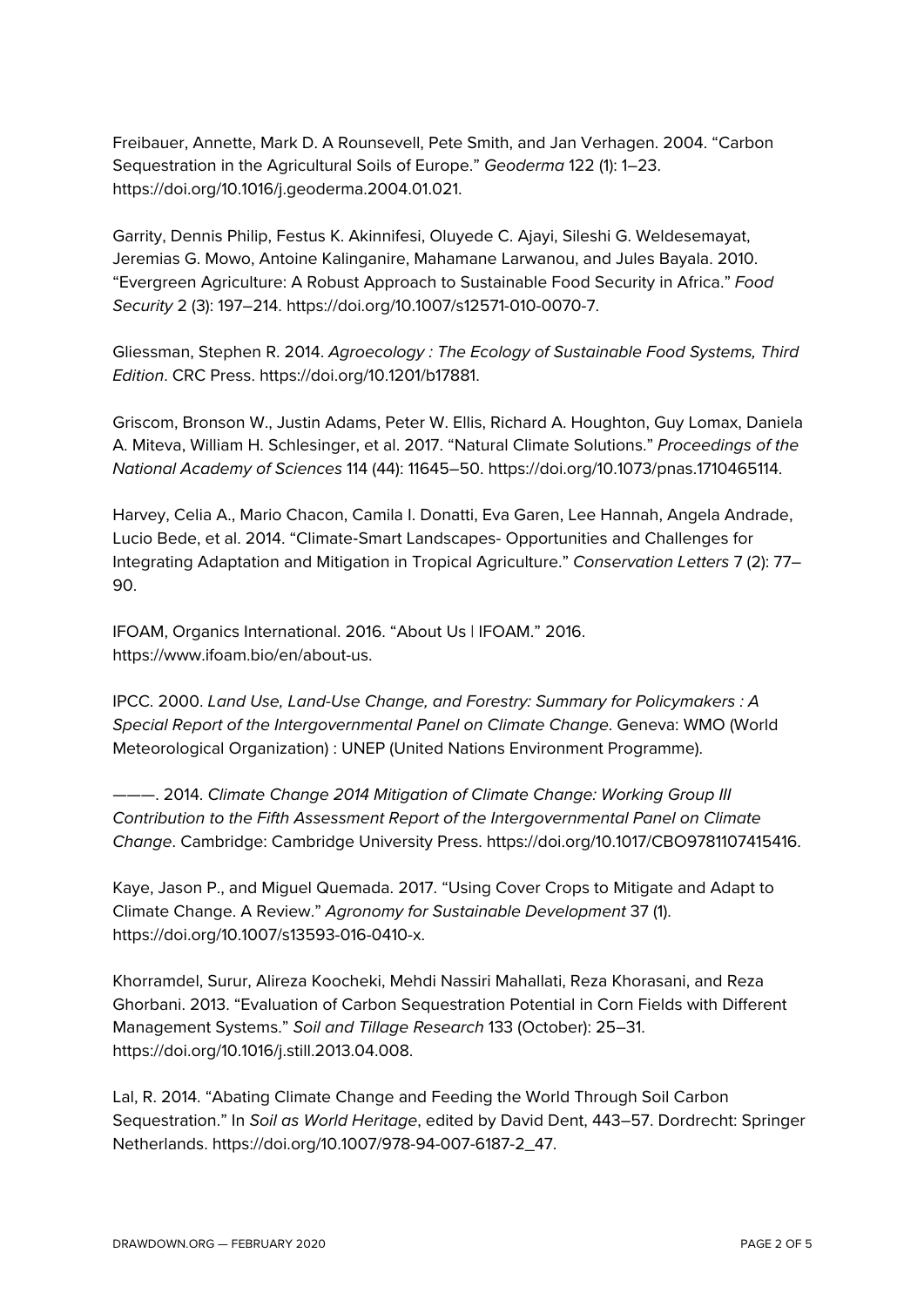Lal, Rattan. 2010. "Managing Soils and Ecosystems for Mitigating Anthropogenic Carbon Emissions and Advancing Global Food Security." *BioScience* 60 (9): 708–21. https://doi.org/10.1525/bio.2010.60.9.8.

Luske, Boki, and Joris Van Der Kamp. 2009. "Carbon Sequestration Potential of Reclaimed Desert Soils in Egypt." Louis Bolk Instituut; Soil & More International. http://orgprints.org/16438/1/2192.pdf.

Mayer, Allegra, Zeke Hausfather, Andrew D. Jones, and Whendee L. Silver. 2018. "The Potential of Agricultural Land Management to Contribute to Lower Global Surface Temperatures." *Science Advances* 4 (8): 1–9. https://doi.org/10.1126/sciadv.aaq0932.

Mohler, Charles L., and Sue Ellen Johnson, eds. 2009. *Crop Rotation on Organic Farms: A Planning Manual*. NRAES 177. Ithaca, NY: Natural Resource, Agriculture, and Engineering Service (NRAES) Cooperative Extension.

Montgomery, David R. 2017. *Growing a Revolution: Bringing Our Soil Back to Life*. W. W. Norton & Company.

Moyer, Jeff. 2011. "Organic No-Till Farming. Advancing No-Till Agriculture—Crops, Soil, Equipment." *Acres, USA, Austin, TX. Patrick M. Carr North Dakota State University, Dickinson Research Extension Center* 1041.

Poeplau, Christopher, and Axel Don. 2015. "Carbon Sequestration in Agricultural Soils via Cultivation of Cover Crops–A Meta-Analysis." *Agriculture, Ecosystems & Environment* 200: 33–41.

Ponisio, Lauren C., and Paul R. Ehrlich. 2016. "Diversification, Yield and a New Agricultural Revolution: Problems and Prospects." *Sustainability (Switzerland)* 8 (11): 1–15. https://doi.org/10.3390/su8111118.

Ponisio, Lauren C., Leithen K M 'gonigle, Kevi C Mace, Jenny Palomino, Perry De Valpine, and Claire Kremen. 2015. "Diversification Practices Reduce Organic to Conventional Yield Gap." *Proceedings of the Royal Society B: Biological Sciences* 282 (20141396). https://doi.org/10.1098/rspb.2014.1396.

Poulton, Paul, Johnny Johnston, Andy Macdonald, Rodger White, and David S. Powlson. 2018. "Major Limitations to Achieving '4 per 1000' Increases in Soil Organic Carbon Stock in Temperate Regions: Evidence from Long-Term Experiments at Rothamsted Research, United Kingdom." *Global Change Biology* 24 (6): 2563–2584. https://doi.org/10.1111/gcb.14066.

Powlson, David S., Clare M. Stirling, M. L. Jat, Bruno G. Gerard, Cheryl A. Palm, Pedro A. Sanchez, and Kenneth G. Cassman. 2014. "Limited Potential of No-till Agriculture for Climate Change Mitigation." *Nature Climate Change* 4 (8): 678–683. https://doi.org/10.1038/nclimate2292.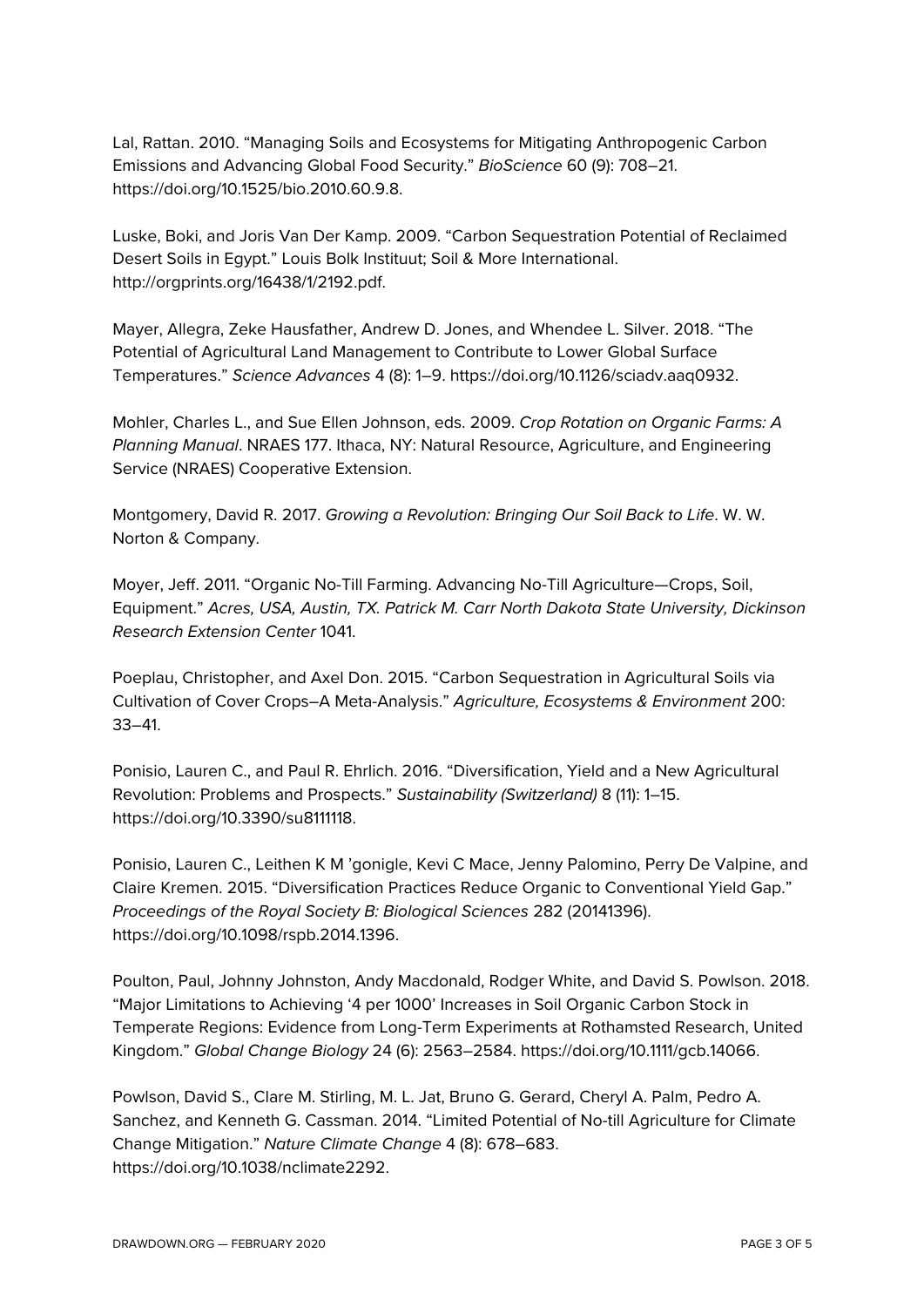Prestele, Reinhard, Annette L. Hirsch, Edouard L. Davin, Sonia I. Seneviratne, and Peter H. Verburg. 2018. "A Spatially Explicit Representation of Conservation Agriculture for Application in Global Change Studies." *Global Change Biology* 24 (9): 4038–4053. https://doi.org/10.1111/gcb.14307.

Pretty, J. N., A. D. Noble, D. Bossio, J. Dixon, R. E. Hine, F. W. T. Penning de Vries, and J. I. L. Morison. 2006. "Resource-Conserving Agriculture Increases Yields in Developing Countries." *Environmental Science & Technology* 40 (4): 1114–19. https://doi.org/10.1021/es051670d.

Regeneration International. 2016. "Why Regenerative Agriculture?" Regeneration International. 2016. https://regenerationinternational.org/why-regenerative-agriculture/.

Rusinamhodzi, Leonard, Marc Corbeels, Mark T. van Wijk, Mariana C. Rufino, Justice Nyamangara, and Kenneth E. Giller. 2011. "A Meta-Analysis of Long-Term Effects of Conservation Agriculture on Maize Grain Yield under Rain-Fed Conditions." *Agronomy for Sustainable Development* 31 (4): 657. https://doi.org/10.1007/s13593-011-0040-2.

Schipanski, Meagan E., M Barbercheck, M R Douglas, D M Finney, K Haider, Jason P. Kaye, A R Kemanian, et al. 2014. "A Framework for Evaluating Ecosystem Services Provided by Cover Crops in Agroecosystems." *Agricultural Systems* 125: 12–22. https://doi.org/10.1016/j.agsy.2013.11.004.

Seufert, Verena, Navin Ramankutty, and Jonathan A. Foley. 2012. "Comparing the Yields of Organic and Conventional Agriculture." *Nature* 485 (7397): 229–232. https://doi.org/10.1038/nature11069.

Srinivasarao, Ch., Rattan Lal, Sumanta Kundu, and Pravin B Thakur. 2015. "Conservation Agriculture and Soil Carbon Sequestration." In *Conservation Agriculture*, edited by Muhammad Farooq and Kadambot H. M. Siddique, 479–524. Cham: Springer International Publishing. http://link.springer.com/10.1007/978-3-319-11620-4\_19.

The Rodale Institute. 2014. "Regenerative Organic Agriculture and Climate Change." Emmaus, PA. http://rodaleinstitute.org/assets/WhitePaper.pdf.

Toensmeier, Eric. 2016. *The Carbon Farming Solution: A Global Toolkit of Perennial Crops and Regenerative Agriculture Practices for Climate Change Mitigation and Food Security*. Chelsea Green Publishing.

Tuomisto, H. L., I. D. Hodge, P. Riordan, and D. W. Macdonald. 2012. "Does Organic Farming Reduce Environmental Impacts? – A Meta-Analysis of European Research." *Journal of Environmental Management* 112 (December): 309–20. https://doi.org/10.1016/j.jenvman.2012.08.018.